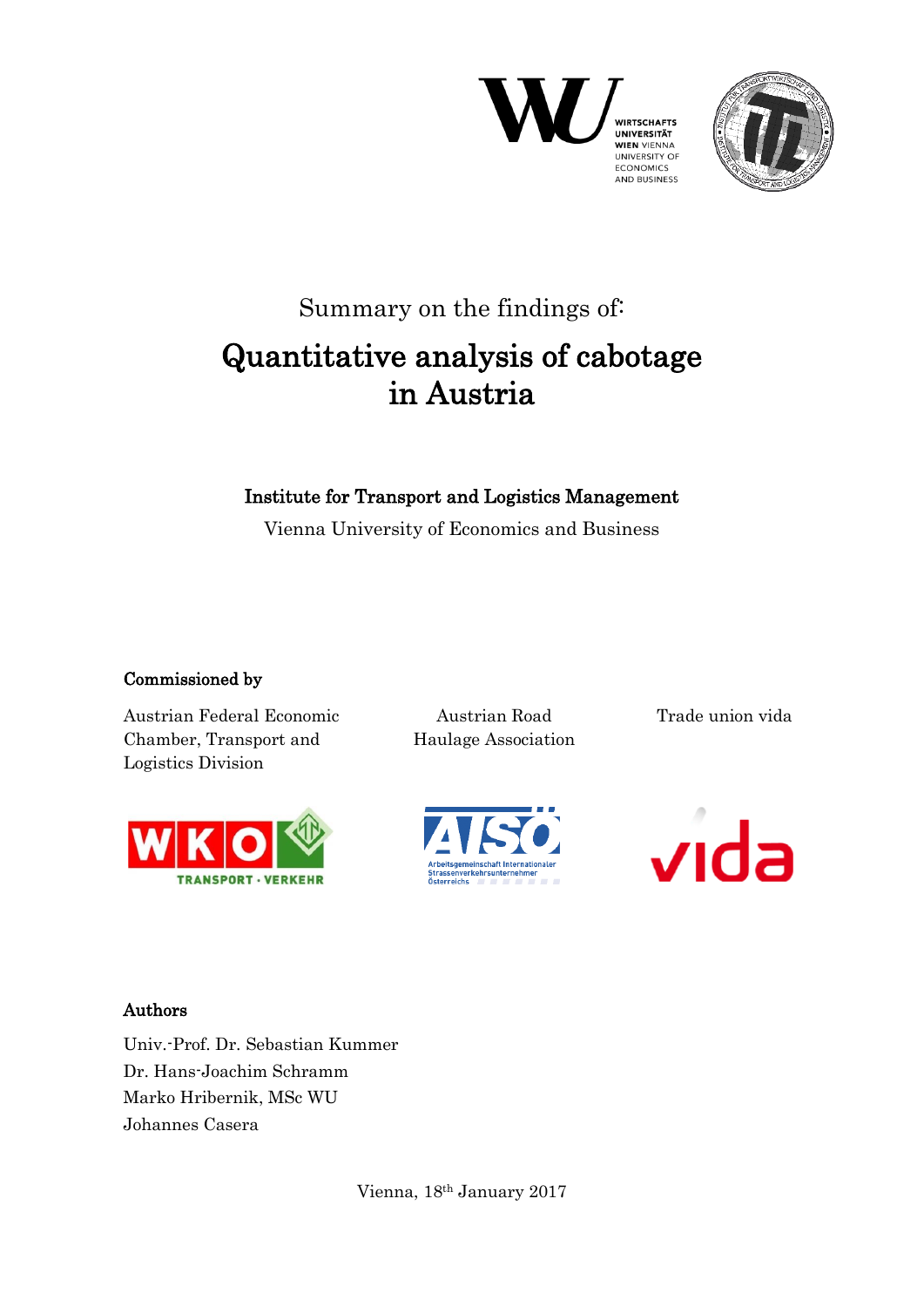Current studies from the Scandinavian countries as well as the EUROSTAT statistics prove that cabotage has been on the increase in recent years. On behalf of the working group of international road transport operators of Austria, the trade union vida, as well as the Transport and Logistics Division within the Austrian Federal Economic Chamber, the Institute for Transport and Logistics Management conducted a neutral quantitative assessment of the extent of cabotage journeys in Austria.

With the help of dynamic data from the high-level road network, a method of analysis was undertaken to determines the number and the proportion of cabotage journeys in Austria. Based on 14,908,913 individual journeys of foreign vehicles in Austria liable for toll over 3.5t between January and July 2016, a quantitative evaluation logic was used within a simulation model to obtain one realistic, one maximum and one minimum scenario of cabotage activities in Austria, considering manifold interdependencies, such as the number of empty runs, partial loads, fuel stops and resting times (Table 1).

The proportion of cabotage in national traffic is between 18.52% and 23.68%. In the realistic scenario, this is 21.73%.

|                    |     | <b>Assumptions</b>    |                              | <b>Proportion of cabotage</b>                                     |                                                               |  |
|--------------------|-----|-----------------------|------------------------------|-------------------------------------------------------------------|---------------------------------------------------------------|--|
| <b>Empty runs</b>  |     | Partial loads<br>(2x) | <b>Partial loads</b><br>(3x) | In relation to all<br>transports (incl.<br>bilateral and transit) | In relation to<br>national transports<br>with Austrian trucks |  |
| Maximum scenario   | 10% | 3%                    | 1%                           | 11.22%                                                            | 23.68%                                                        |  |
| Realistic scenario | 20% | 7.50%                 | 3%                           | 10.67%                                                            | 21.73%                                                        |  |
| Minimum scenario   | 30% | 10%                   | 5%                           | 9.4%                                                              | 18.52%                                                        |  |

Table 1: Proportion of cabotage in Austria – results of the quantitative simulation

From the equivalent vehicles required for domestic transports, the proportions of cabotage, as well as the damages per vehicle substituted due to cabotage, the total damages of cabotage can be calculated for each of the scenarios. Furthermore, the negative effects of cabotage on employment can be shown (Table 2).

|                    | Cabotage | Vehicle equivalents<br>(Austria) | Vehicle equivalents<br>(Austria   cabotage) | <b>Damages</b><br>per vehicle | Total damages   Employees<br>of cabotage | per truck | Lost jobs due<br>to cabotage |
|--------------------|----------|----------------------------------|---------------------------------------------|-------------------------------|------------------------------------------|-----------|------------------------------|
| Maximum scenario   | 23.68%   | 45.264                           | 10.718                                      | € 50.547                      | € 541,791,014                            | 1.44      | 15,435                       |
| Realistic scenario | 21.73%   | 45.264                           | 9,836                                       | € 50.547                      | € 497,175,622                            | 1.44      | 14,164                       |
| Minimum scenario   | 18.52%   | 45.264                           | 8.383                                       | € 50.547                      | € 423,731,824                            | 1.44      | 12.071                       |

Table 2: Calculation of the total damage of cabotage and effects on employment

The proportion of illegal cabotage of trucks over 3.5t within the realistic scenario is assumed to be 1.07% of all transports in Austria (incl. bilateral transports and transit), 2.13% of national transports with Austrian trucks, or 3.28% of national transports in Austrian commercial freight traffic. The fact that illegal cabotage is done systematically is shown by foreign vehicles which have made more than 300 journeys within one month.

The fundamental results of the study are as follows:

- The EUROSTAT statistics considerably underestimate cabotage in Austria.
- The proportion of cabotage in national traffic is between 18.52% and 23.68%.
- There is a noteworthy incidence of illegal cabotage. Based on individual journeys, we estimate this at least to be 3.28% of national transports in the Austrian commercial freight traffic with trucks over 3.5t.
- Cabotage provisions are uncles or lack precision:
	- How to treat several unloading and loading operations?
	- Application of rules on posting of workers?
	- Lack in precision regarding inspections and inspection documents
- Controls on cabotage are inadequate and rules not enforceable